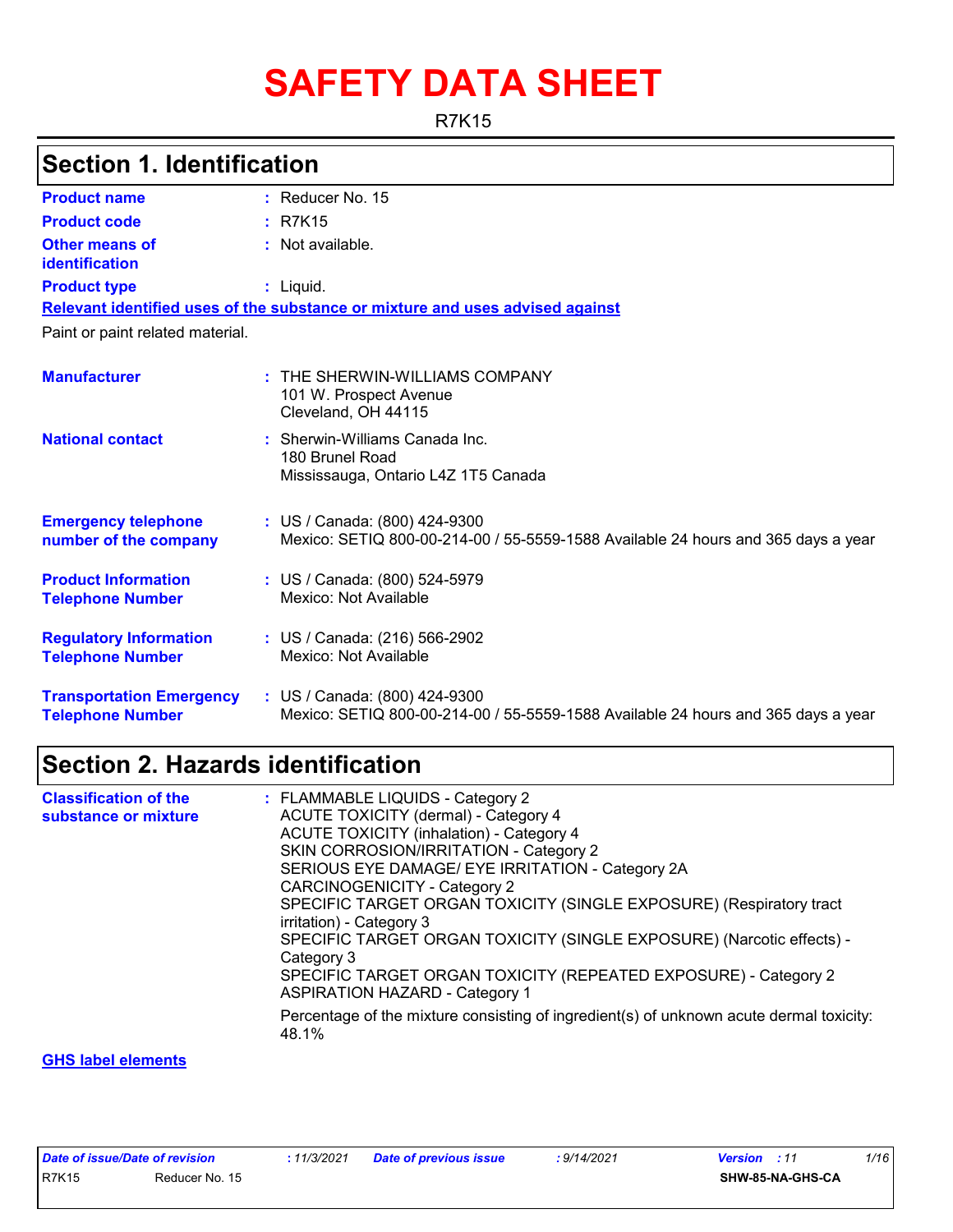## **Section 2. Hazards identification**

| <b>Hazard pictograms</b>                   |                                                                                                                                                                                                                                                                                                                                                                                                                                                                                                                                                                                                                                                                                                                                                      |  |  |  |
|--------------------------------------------|------------------------------------------------------------------------------------------------------------------------------------------------------------------------------------------------------------------------------------------------------------------------------------------------------------------------------------------------------------------------------------------------------------------------------------------------------------------------------------------------------------------------------------------------------------------------------------------------------------------------------------------------------------------------------------------------------------------------------------------------------|--|--|--|
| <b>Signal word</b>                         | : Danger                                                                                                                                                                                                                                                                                                                                                                                                                                                                                                                                                                                                                                                                                                                                             |  |  |  |
| <b>Hazard statements</b>                   | : Highly flammable liquid and vapor.<br>May be fatal if swallowed and enters airways.<br>Harmful in contact with skin or if inhaled.<br>Causes skin irritation.<br>Causes serious eye irritation.<br>May cause respiratory irritation.<br>May cause drowsiness or dizziness.<br>Suspected of causing cancer.<br>May cause damage to organs through prolonged or repeated exposure.                                                                                                                                                                                                                                                                                                                                                                   |  |  |  |
| <b>Precautionary statements</b>            |                                                                                                                                                                                                                                                                                                                                                                                                                                                                                                                                                                                                                                                                                                                                                      |  |  |  |
| <b>Prevention</b>                          | : Obtain special instructions before use. Do not handle until all safety precautions have<br>been read and understood. Wear protective gloves, protective clothing and eye or face<br>protection. Keep away from heat, hot surfaces, sparks, open flames and other ignition<br>sources. No smoking. Use explosion-proof electrical, ventilating or lighting equipment.<br>Use non-sparking tools. Take action to prevent static discharges. Use only outdoors or<br>in a well-ventilated area. Do not breathe vapor. Wash thoroughly after handling.                                                                                                                                                                                                 |  |  |  |
| <b>Response</b>                            | : IF exposed or concerned: Get medical advice or attention. IF INHALED: Remove<br>person to fresh air and keep comfortable for breathing. Call a POISON CENTER or<br>doctor if you feel unwell. IF SWALLOWED: Immediately call a POISON CENTER or<br>doctor. Do NOT induce vomiting. IF ON SKIN (or hair): Take off immediately all<br>contaminated clothing. Rinse skin with water. IF ON SKIN: Call a POISON CENTER or<br>doctor if you feel unwell. Wash with plenty of water. If skin irritation occurs: Get<br>medical advice or attention. IF IN EYES: Rinse cautiously with water for several<br>minutes. Remove contact lenses, if present and easy to do. Continue rinsing. If eye<br>irritation persists: Get medical advice or attention. |  |  |  |
| <b>Storage</b>                             | : Store locked up. Store in a well-ventilated place. Keep container tightly closed. Keep<br>cool.                                                                                                                                                                                                                                                                                                                                                                                                                                                                                                                                                                                                                                                    |  |  |  |
| <b>Disposal</b>                            | : Dispose of contents and container in accordance with all local, regional, national and<br>international regulations.                                                                                                                                                                                                                                                                                                                                                                                                                                                                                                                                                                                                                               |  |  |  |
| <b>Supplemental label</b><br>elements      | DELAYED EFFECTS FROM LONG TERM OVEREXPOSURE. Contains solvents which<br>can cause permanent brain and nervous system damage. Intentional misuse by<br>deliberately concentrating and inhaling the contents can be harmful or fatal. WARNING:<br>This product contains chemicals known to the State of California to cause cancer and<br>birth defects or other reproductive harm. FOR INDUSTRIAL USE ONLY.                                                                                                                                                                                                                                                                                                                                           |  |  |  |
|                                            | Please refer to the SDS for additional information. Keep out of reach of children. Do not<br>transfer contents to other containers for storage.                                                                                                                                                                                                                                                                                                                                                                                                                                                                                                                                                                                                      |  |  |  |
| <b>Hazards not otherwise</b><br>classified | : None known.                                                                                                                                                                                                                                                                                                                                                                                                                                                                                                                                                                                                                                                                                                                                        |  |  |  |

## **Section 3. Composition/information on ingredients**

| <b>Substance/mixture</b>                | : Mixture                   |
|-----------------------------------------|-----------------------------|
| <b>Other means of</b><br>identification | $\therefore$ Not available. |
|                                         |                             |

**CAS number/other identifiers**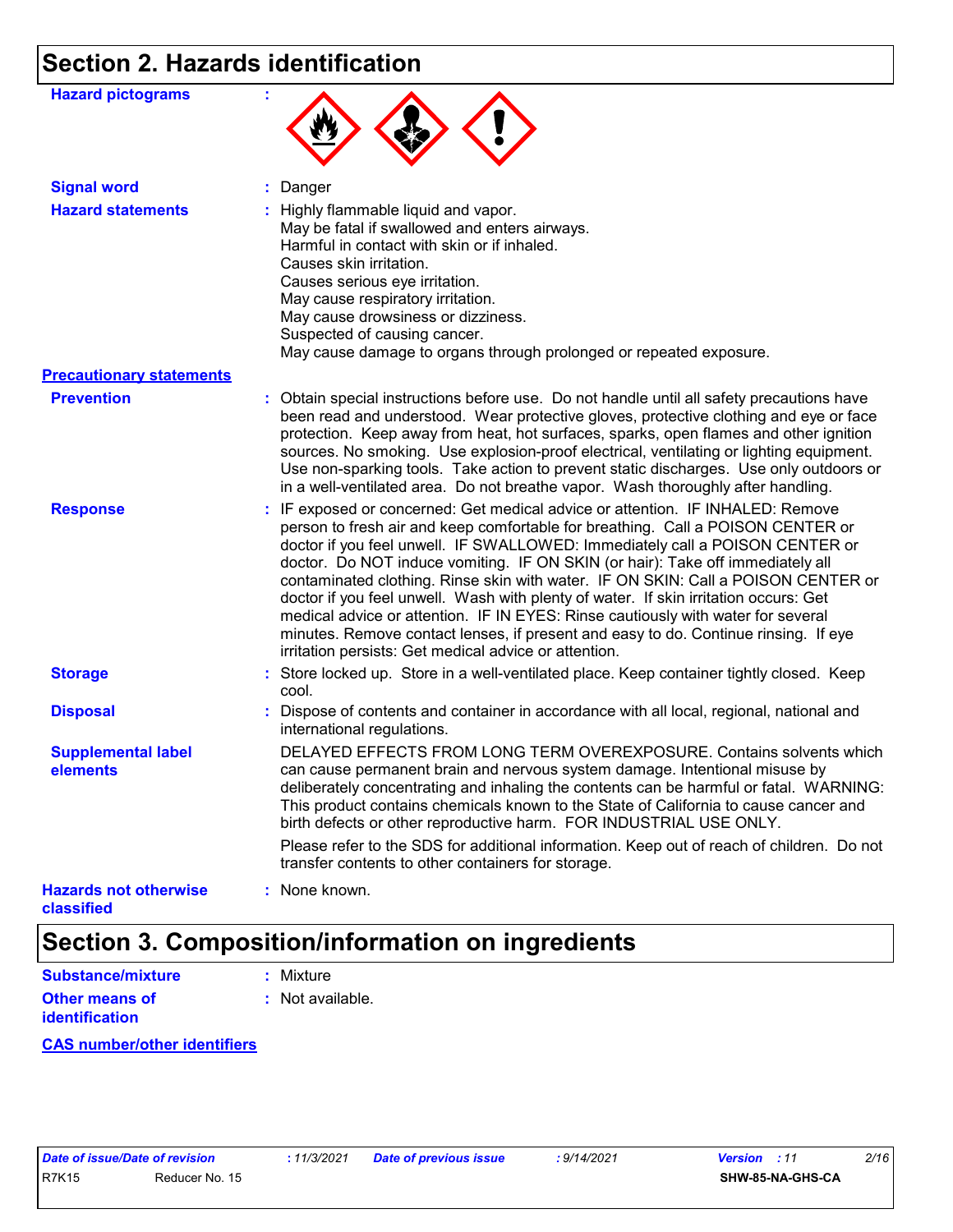### **Section 3. Composition/information on ingredients**

| Ingredient name        | % by weight | <b>CAS number</b> |
|------------------------|-------------|-------------------|
| Methyl Isobutyl Ketone | 48.08       | 108-10-1          |
| Xylene, mixed isomers  | 44.06       | 1330-20-7         |
| Ethylbenzene           | 7.79        | 100-41-4          |

Any concentration shown as a range is to protect confidentiality or is due to batch variation.

**There are no additional ingredients present which, within the current knowledge of the supplier and in the concentrations applicable, are classified and hence require reporting in this section.**

**Occupational exposure limits, if available, are listed in Section 8.**

### **Section 4. First aid measures**

#### **Description of necessary first aid measures**

| <b>Eye contact</b>  | : Immediately flush eyes with plenty of water, occasionally lifting the upper and lower<br>eyelids. Check for and remove any contact lenses. Continue to rinse for at least 10<br>minutes. Get medical attention.                                                                                                                                                                                                                                                                                                                                                                                                                                                                                                                                       |
|---------------------|---------------------------------------------------------------------------------------------------------------------------------------------------------------------------------------------------------------------------------------------------------------------------------------------------------------------------------------------------------------------------------------------------------------------------------------------------------------------------------------------------------------------------------------------------------------------------------------------------------------------------------------------------------------------------------------------------------------------------------------------------------|
| <b>Inhalation</b>   | : Remove victim to fresh air and keep at rest in a position comfortable for breathing. If it<br>is suspected that fumes are still present, the rescuer should wear an appropriate mask<br>or self-contained breathing apparatus. If not breathing, if breathing is irregular or if<br>respiratory arrest occurs, provide artificial respiration or oxygen by trained personnel. It<br>may be dangerous to the person providing aid to give mouth-to-mouth resuscitation.<br>Get medical attention. If necessary, call a poison center or physician. If unconscious,<br>place in recovery position and get medical attention immediately. Maintain an open<br>airway. Loosen tight clothing such as a collar, tie, belt or waistband.                    |
| <b>Skin contact</b> | : Wash with plenty of soap and water. Remove contaminated clothing and shoes. Wash<br>contaminated clothing thoroughly with water before removing it, or wear gloves.<br>Continue to rinse for at least 10 minutes. Get medical attention. If necessary, call a<br>poison center or physician. Wash clothing before reuse. Clean shoes thoroughly<br>before reuse.                                                                                                                                                                                                                                                                                                                                                                                      |
| <b>Ingestion</b>    | : Get medical attention immediately. Call a poison center or physician. Wash out mouth<br>with water. Remove dentures if any. If material has been swallowed and the exposed<br>person is conscious, give small quantities of water to drink. Stop if the exposed person<br>feels sick as vomiting may be dangerous. Aspiration hazard if swallowed. Can enter<br>lungs and cause damage. Do not induce vomiting. If vomiting occurs, the head should<br>be kept low so that vomit does not enter the lungs. Never give anything by mouth to an<br>unconscious person. If unconscious, place in recovery position and get medical<br>attention immediately. Maintain an open airway. Loosen tight clothing such as a collar,<br>tie, belt or waistband. |

**Most important symptoms/effects, acute and delayed**

| <b>Potential acute health effects</b> |                                                                                                                                                  |  |  |  |
|---------------------------------------|--------------------------------------------------------------------------------------------------------------------------------------------------|--|--|--|
| <b>Eye contact</b>                    | : Causes serious eye irritation.                                                                                                                 |  |  |  |
| <b>Inhalation</b>                     | : Harmful if inhaled. Can cause central nervous system (CNS) depression. May cause<br>drowsiness or dizziness. May cause respiratory irritation. |  |  |  |
| <b>Skin contact</b>                   | : Harmful in contact with skin. Causes skin irritation.                                                                                          |  |  |  |
| <b>Ingestion</b>                      | : Can cause central nervous system (CNS) depression. May be fatal if swallowed and<br>enters airways.                                            |  |  |  |
| <b>Over-exposure signs/symptoms</b>   |                                                                                                                                                  |  |  |  |
| <b>Eye contact</b>                    | : Adverse symptoms may include the following:<br>pain or irritation<br>watering<br>redness                                                       |  |  |  |

| Date of issue/Date of revision |                | : 11/3/2021 | <b>Date of previous issue</b> | : 9/14/2021 | <b>Version</b> : 11 | 3/16 |
|--------------------------------|----------------|-------------|-------------------------------|-------------|---------------------|------|
| <b>R7K15</b>                   | Reducer No. 15 |             |                               |             | SHW-85-NA-GHS-CA    |      |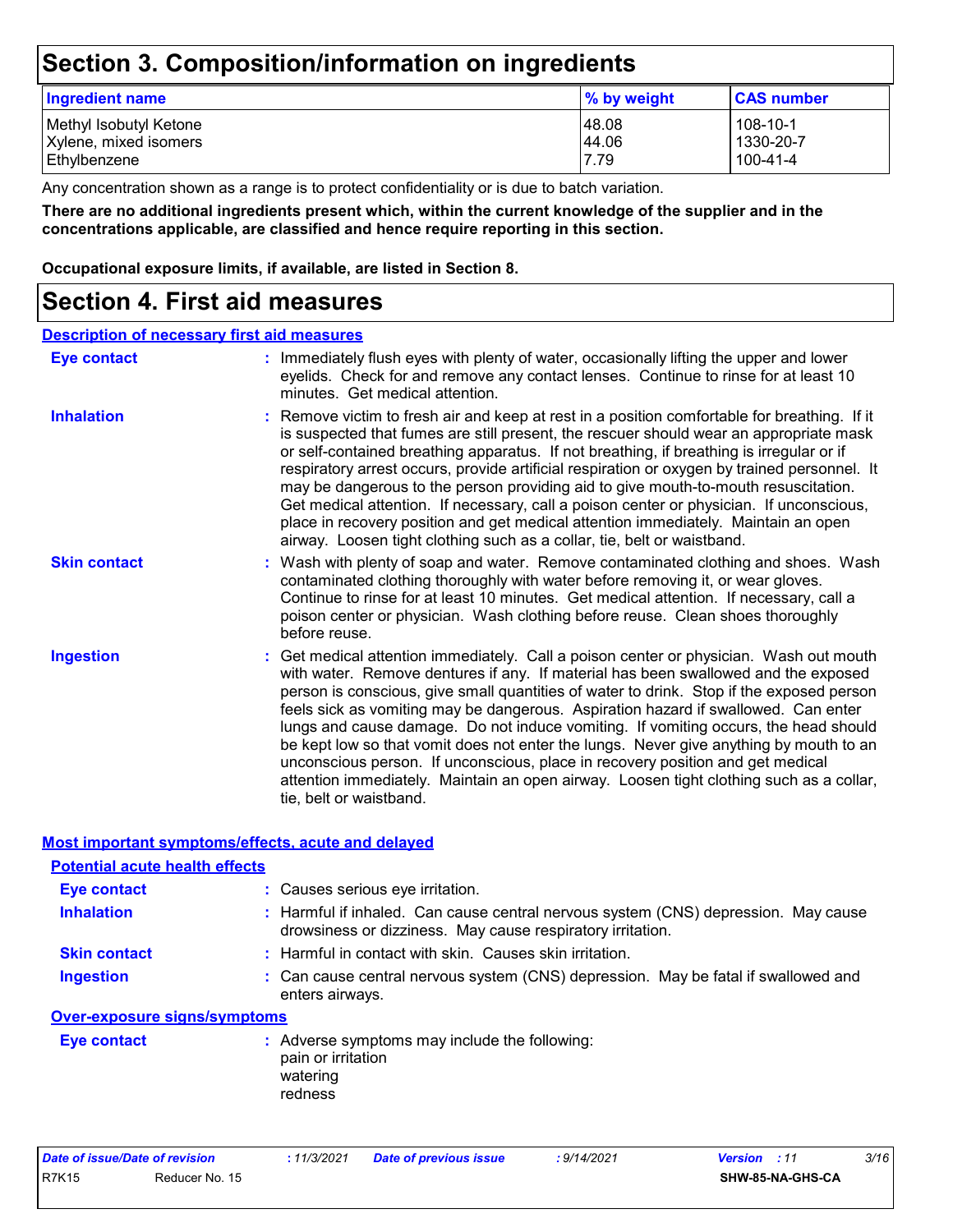### **Section 4. First aid measures**

| <b>Inhalation</b>                 | : Adverse symptoms may include the following:                                                                                                                                                                                                                           |
|-----------------------------------|-------------------------------------------------------------------------------------------------------------------------------------------------------------------------------------------------------------------------------------------------------------------------|
|                                   | respiratory tract irritation                                                                                                                                                                                                                                            |
|                                   | coughing                                                                                                                                                                                                                                                                |
|                                   | nausea or vomiting                                                                                                                                                                                                                                                      |
|                                   | headache                                                                                                                                                                                                                                                                |
|                                   | drowsiness/fatigue                                                                                                                                                                                                                                                      |
|                                   | dizziness/vertigo                                                                                                                                                                                                                                                       |
|                                   | unconsciousness                                                                                                                                                                                                                                                         |
| <b>Skin contact</b>               | : Adverse symptoms may include the following:                                                                                                                                                                                                                           |
|                                   | irritation                                                                                                                                                                                                                                                              |
|                                   | redness                                                                                                                                                                                                                                                                 |
| <b>Ingestion</b>                  | : Adverse symptoms may include the following:                                                                                                                                                                                                                           |
|                                   | nausea or vomiting                                                                                                                                                                                                                                                      |
|                                   |                                                                                                                                                                                                                                                                         |
|                                   | Indication of immediate medical attention and special treatment needed, if necessary                                                                                                                                                                                    |
| <b>Notes to physician</b>         | : Treat symptomatically. Contact poison treatment specialist immediately if large                                                                                                                                                                                       |
|                                   | quantities have been ingested or inhaled.                                                                                                                                                                                                                               |
| <b>Specific treatments</b>        | : No specific treatment.                                                                                                                                                                                                                                                |
| <b>Protection of first-aiders</b> | : No action shall be taken involving any personal risk or without suitable training. If it is                                                                                                                                                                           |
|                                   | suspected that fumes are still present, the rescuer should wear an appropriate mask or<br>self-contained breathing apparatus. It may be dangerous to the person providing aid to<br>give mouth-to-mouth resuscitation. Wash contaminated clothing thoroughly with water |
|                                   | before removing it, or wear gloves.                                                                                                                                                                                                                                     |

**See toxicological information (Section 11)**

### **Section 5. Fire-fighting measures**

| <b>Extinguishing media</b>                               |                                                                                                                                                                                                                                                                                                                                                                                                                                 |
|----------------------------------------------------------|---------------------------------------------------------------------------------------------------------------------------------------------------------------------------------------------------------------------------------------------------------------------------------------------------------------------------------------------------------------------------------------------------------------------------------|
| <b>Suitable extinguishing</b><br>media                   | : Use dry chemical, $CO2$ , water spray (fog) or foam.                                                                                                                                                                                                                                                                                                                                                                          |
| <b>Unsuitable extinguishing</b><br>media                 | : Do not use water jet.                                                                                                                                                                                                                                                                                                                                                                                                         |
| <b>Specific hazards arising</b><br>from the chemical     | : Highly flammable liquid and vapor. Runoff to sewer may create fire or explosion hazard.<br>In a fire or if heated, a pressure increase will occur and the container may burst, with the<br>risk of a subsequent explosion. The vapor/gas is heavier than air and will spread along<br>the ground. Vapors may accumulate in low or confined areas or travel a considerable<br>distance to a source of ignition and flash back. |
| <b>Hazardous thermal</b><br>decomposition products       | : Decomposition products may include the following materials:<br>carbon dioxide<br>carbon monoxide                                                                                                                                                                                                                                                                                                                              |
| <b>Special protective actions</b><br>for fire-fighters   | : Promptly isolate the scene by removing all persons from the vicinity of the incident if<br>there is a fire. No action shall be taken involving any personal risk or without suitable<br>training. Move containers from fire area if this can be done without risk. Use water<br>spray to keep fire-exposed containers cool.                                                                                                   |
| <b>Special protective</b><br>equipment for fire-fighters | Fire-fighters should wear appropriate protective equipment and self-contained breathing<br>apparatus (SCBA) with a full face-piece operated in positive pressure mode.                                                                                                                                                                                                                                                          |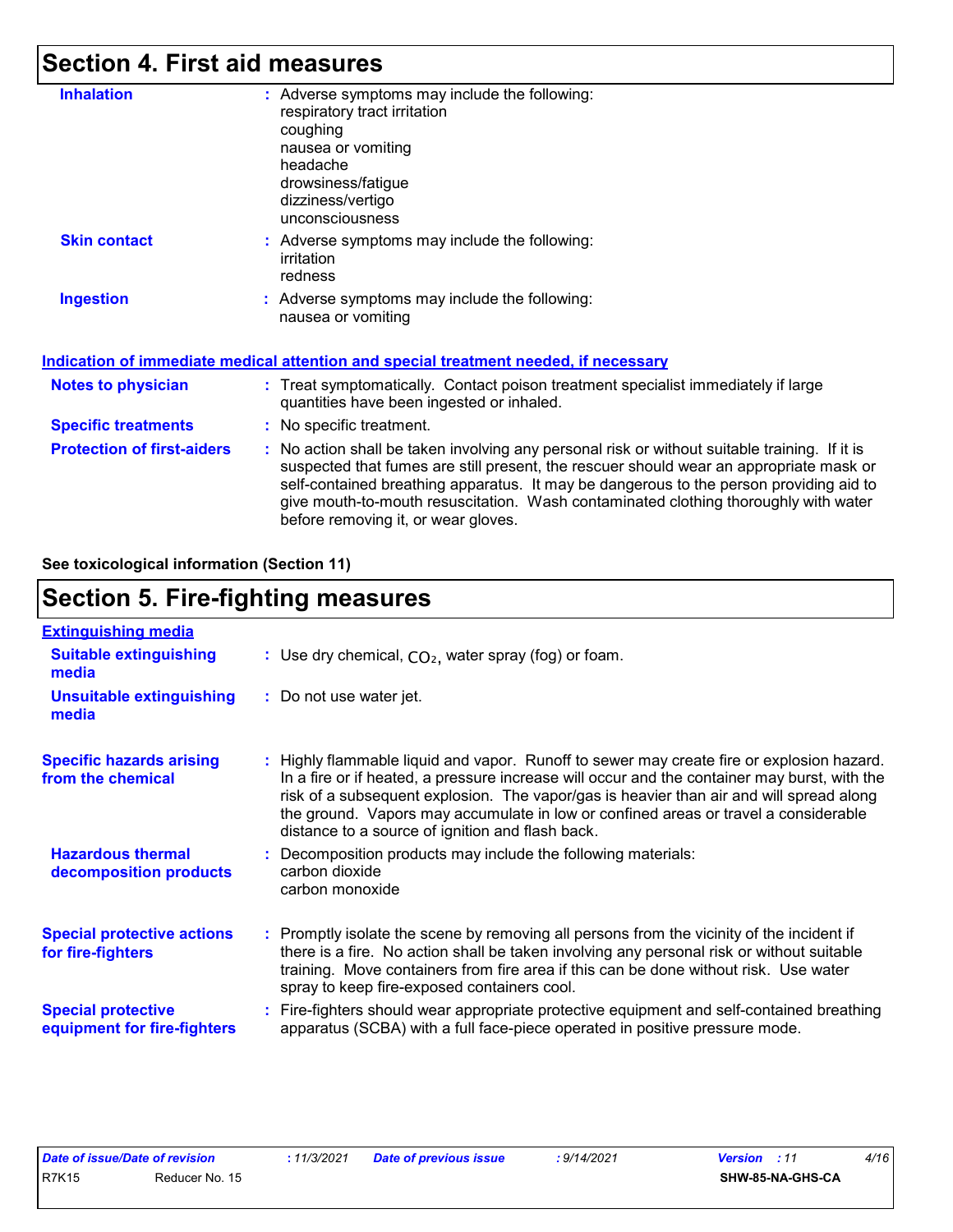## **Section 6. Accidental release measures**

|                                                       | Personal precautions, protective equipment and emergency procedures                                                                                                                                                                                                                                                                                                                                                                                                                                                                                                                                                                                                                                                                                                  |  |  |  |
|-------------------------------------------------------|----------------------------------------------------------------------------------------------------------------------------------------------------------------------------------------------------------------------------------------------------------------------------------------------------------------------------------------------------------------------------------------------------------------------------------------------------------------------------------------------------------------------------------------------------------------------------------------------------------------------------------------------------------------------------------------------------------------------------------------------------------------------|--|--|--|
| For non-emergency<br>personnel                        | : No action shall be taken involving any personal risk or without suitable training.<br>Evacuate surrounding areas. Keep unnecessary and unprotected personnel from<br>entering. Do not touch or walk through spilled material. Shut off all ignition sources.<br>No flares, smoking or flames in hazard area. Avoid breathing vapor or mist. Provide<br>adequate ventilation. Wear appropriate respirator when ventilation is inadequate. Put<br>on appropriate personal protective equipment.                                                                                                                                                                                                                                                                      |  |  |  |
| For emergency responders                              | : If specialized clothing is required to deal with the spillage, take note of any information in<br>Section 8 on suitable and unsuitable materials. See also the information in "For non-<br>emergency personnel".                                                                                                                                                                                                                                                                                                                                                                                                                                                                                                                                                   |  |  |  |
| <b>Environmental precautions</b>                      | : Avoid dispersal of spilled material and runoff and contact with soil, waterways, drains<br>and sewers. Inform the relevant authorities if the product has caused environmental<br>pollution (sewers, waterways, soil or air).                                                                                                                                                                                                                                                                                                                                                                                                                                                                                                                                      |  |  |  |
| Methods and materials for containment and cleaning up |                                                                                                                                                                                                                                                                                                                                                                                                                                                                                                                                                                                                                                                                                                                                                                      |  |  |  |
| <b>Small spill</b>                                    | : Stop leak if without risk. Move containers from spill area. Use spark-proof tools and<br>explosion-proof equipment. Dilute with water and mop up if water-soluble. Alternatively,<br>or if water-insoluble, absorb with an inert dry material and place in an appropriate waste<br>disposal container. Dispose of via a licensed waste disposal contractor.                                                                                                                                                                                                                                                                                                                                                                                                        |  |  |  |
| <b>Large spill</b>                                    | : Stop leak if without risk. Move containers from spill area. Use spark-proof tools and<br>explosion-proof equipment. Approach release from upwind. Prevent entry into sewers,<br>water courses, basements or confined areas. Wash spillages into an effluent treatment<br>plant or proceed as follows. Contain and collect spillage with non-combustible,<br>absorbent material e.g. sand, earth, vermiculite or diatomaceous earth and place in<br>container for disposal according to local regulations (see Section 13). Dispose of via a<br>licensed waste disposal contractor. Contaminated absorbent material may pose the<br>same hazard as the spilled product. Note: see Section 1 for emergency contact<br>information and Section 13 for waste disposal. |  |  |  |

## **Section 7. Handling and storage**

#### **Precautions for safe handling**

| <b>Protective measures</b>                       | : Put on appropriate personal protective equipment (see Section 8). Avoid exposure -<br>obtain special instructions before use. Do not handle until all safety precautions have<br>been read and understood. Do not get in eyes or on skin or clothing. Do not breathe<br>vapor or mist. Do not swallow. Use only with adequate ventilation. Wear appropriate<br>respirator when ventilation is inadequate. Do not enter storage areas and confined<br>spaces unless adequately ventilated. Keep in the original container or an approved<br>alternative made from a compatible material, kept tightly closed when not in use. Store<br>and use away from heat, sparks, open flame or any other ignition source. Use<br>explosion-proof electrical (ventilating, lighting and material handling) equipment. Use<br>only non-sparking tools. Take precautionary measures against electrostatic discharges.<br>Empty containers retain product residue and can be hazardous. Do not reuse container. |
|--------------------------------------------------|----------------------------------------------------------------------------------------------------------------------------------------------------------------------------------------------------------------------------------------------------------------------------------------------------------------------------------------------------------------------------------------------------------------------------------------------------------------------------------------------------------------------------------------------------------------------------------------------------------------------------------------------------------------------------------------------------------------------------------------------------------------------------------------------------------------------------------------------------------------------------------------------------------------------------------------------------------------------------------------------------|
| <b>Advice on general</b><br>occupational hygiene | : Eating, drinking and smoking should be prohibited in areas where this material is<br>handled, stored and processed. Workers should wash hands and face before eating,<br>drinking and smoking. Remove contaminated clothing and protective equipment before<br>entering eating areas. See also Section 8 for additional information on hygiene                                                                                                                                                                                                                                                                                                                                                                                                                                                                                                                                                                                                                                                   |

measures.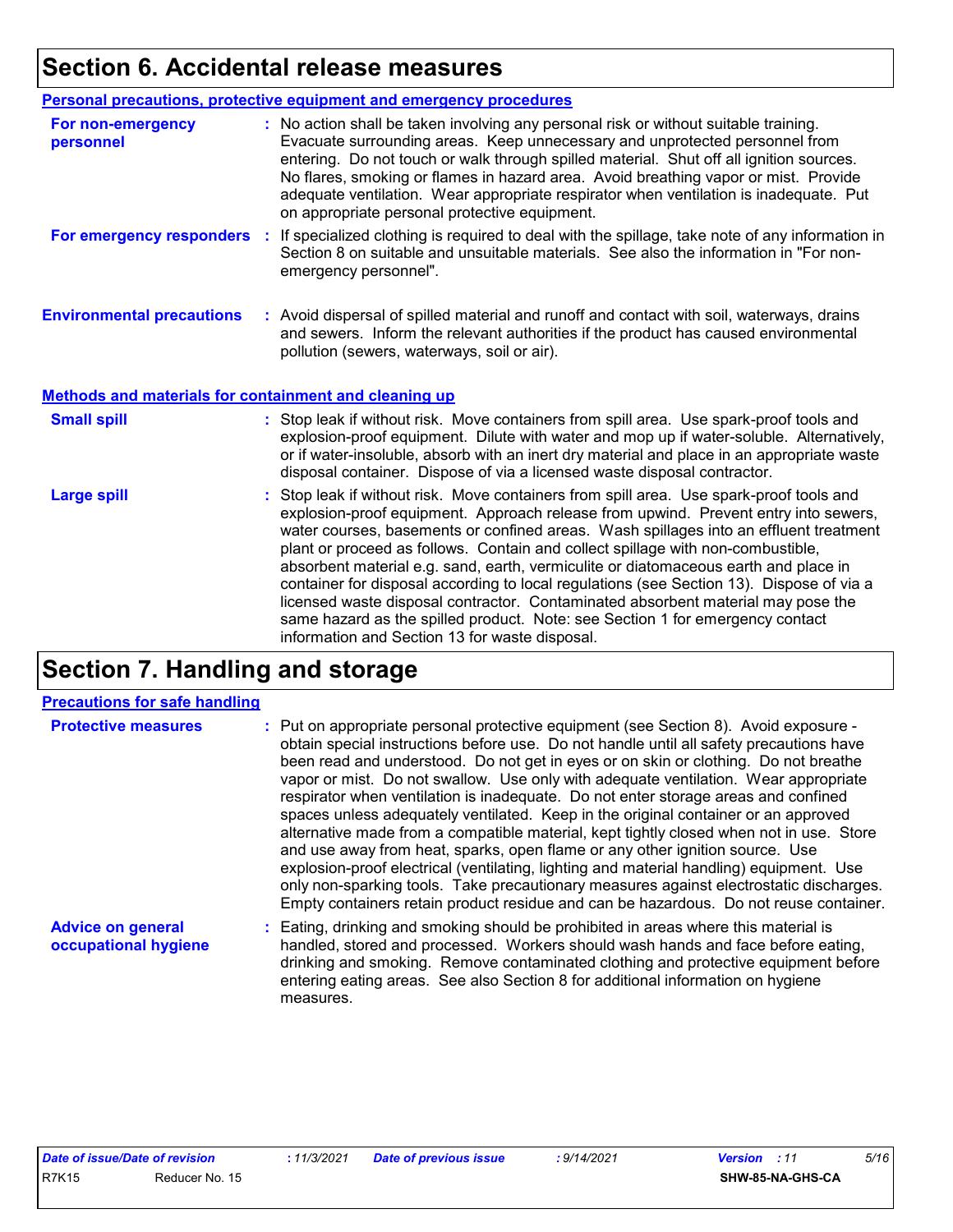## **Section 7. Handling and storage**

| <b>Conditions for safe storage,</b> | : Store in accordance with local regulations. Store in a segregated and approved area.        |  |  |  |
|-------------------------------------|-----------------------------------------------------------------------------------------------|--|--|--|
| including any                       | Store in original container protected from direct sunlight in a dry, cool and well-ventilated |  |  |  |
| <b>incompatibilities</b>            | area, away from incompatible materials (see Section 10) and food and drink. Store             |  |  |  |
|                                     | locked up. Eliminate all ignition sources. Separate from oxidizing materials. Keep            |  |  |  |
|                                     | container tightly closed and sealed until ready for use. Containers that have been            |  |  |  |
|                                     | opened must be carefully resealed and kept upright to prevent leakage. Do not store in        |  |  |  |
|                                     | unlabeled containers. Use appropriate containment to avoid environmental                      |  |  |  |
|                                     | contamination. See Section 10 for incompatible materials before handling or use.              |  |  |  |

## **Section 8. Exposure controls/personal protection**

#### **Control parameters**

**Occupational exposure limits (OSHA United States)**

| <b>Ingredient name</b> | CAS#           | <b>Exposure limits</b>                                                                                                                                                                                                                                                                                                                                                       |
|------------------------|----------------|------------------------------------------------------------------------------------------------------------------------------------------------------------------------------------------------------------------------------------------------------------------------------------------------------------------------------------------------------------------------------|
| Methyl Isobutyl Ketone | 108-10-1       | ACGIH TLV (United States, 1/2021).<br>TWA: 20 ppm 8 hours.<br>STEL: 75 ppm 15 minutes.<br>NIOSH REL (United States, 10/2020).<br>TWA: 50 ppm 10 hours.<br>TWA: 205 mg/m <sup>3</sup> 10 hours.<br>STEL: 75 ppm 15 minutes.<br>STEL: 300 mg/m <sup>3</sup> 15 minutes.<br>OSHA PEL (United States, 5/2018).<br>TWA: 100 ppm 8 hours.<br>TWA: $410$ mg/m <sup>3</sup> 8 hours. |
| Xylene, mixed isomers  | 1330-20-7      | ACGIH TLV (United States, 1/2021).<br>TWA: 100 ppm 8 hours.<br>TWA: $434$ mg/m <sup>3</sup> 8 hours.<br>STEL: 150 ppm 15 minutes.<br>STEL: 651 mg/m <sup>3</sup> 15 minutes.<br>OSHA PEL (United States, 5/2018).<br>TWA: 100 ppm 8 hours.<br>TWA: $435 \text{ mg/m}^3$ 8 hours.                                                                                             |
| Ethylbenzene           | $100 - 41 - 4$ | ACGIH TLV (United States, 1/2021).<br>TWA: 20 ppm 8 hours.<br>NIOSH REL (United States, 10/2020).<br>TWA: 100 ppm 10 hours.<br>TWA: $435 \text{ mg/m}^3$ 10 hours.<br>STEL: 125 ppm 15 minutes.<br>STEL: 545 mg/m <sup>3</sup> 15 minutes.<br>OSHA PEL (United States, 5/2018).<br>TWA: 100 ppm 8 hours.<br>TWA: $435 \text{ mg/m}^3$ 8 hours.                               |

#### **Occupational exposure limits (Canada)**

| <b>Ingredient name</b>         |             | CAS#                          | <b>Exposure limits</b>                                                                                                                                                                                                                                                                                                                                         |      |
|--------------------------------|-------------|-------------------------------|----------------------------------------------------------------------------------------------------------------------------------------------------------------------------------------------------------------------------------------------------------------------------------------------------------------------------------------------------------------|------|
| Methyl isobutyl ketone         |             | 108-10-1                      | CA Alberta Provincial (Canada, 6/2018).<br>8 hrs OEL: 205 mg/m <sup>3</sup> 8 hours.<br>8 hrs OEL: 50 ppm 8 hours.<br>15 min OEL: 75 ppm 15 minutes.<br>15 min OEL: 307 mg/m <sup>3</sup> 15 minutes.<br>CA British Columbia Provincial (Canada,<br>$1/2021$ ).<br>TWA: 20 ppm 8 hours.<br>STEL: 75 ppm 15 minutes.<br>CA Ontario Provincial (Canada, 6/2019). |      |
| Date of issue/Date of revision | : 11/3/2021 | <b>Date of previous issue</b> | : 9/14/2021<br><b>Version</b> : 11                                                                                                                                                                                                                                                                                                                             | 6/16 |
| R7K15<br>Reducer No. 15        |             |                               | <b>SHW-85-NA-GHS-CA</b>                                                                                                                                                                                                                                                                                                                                        |      |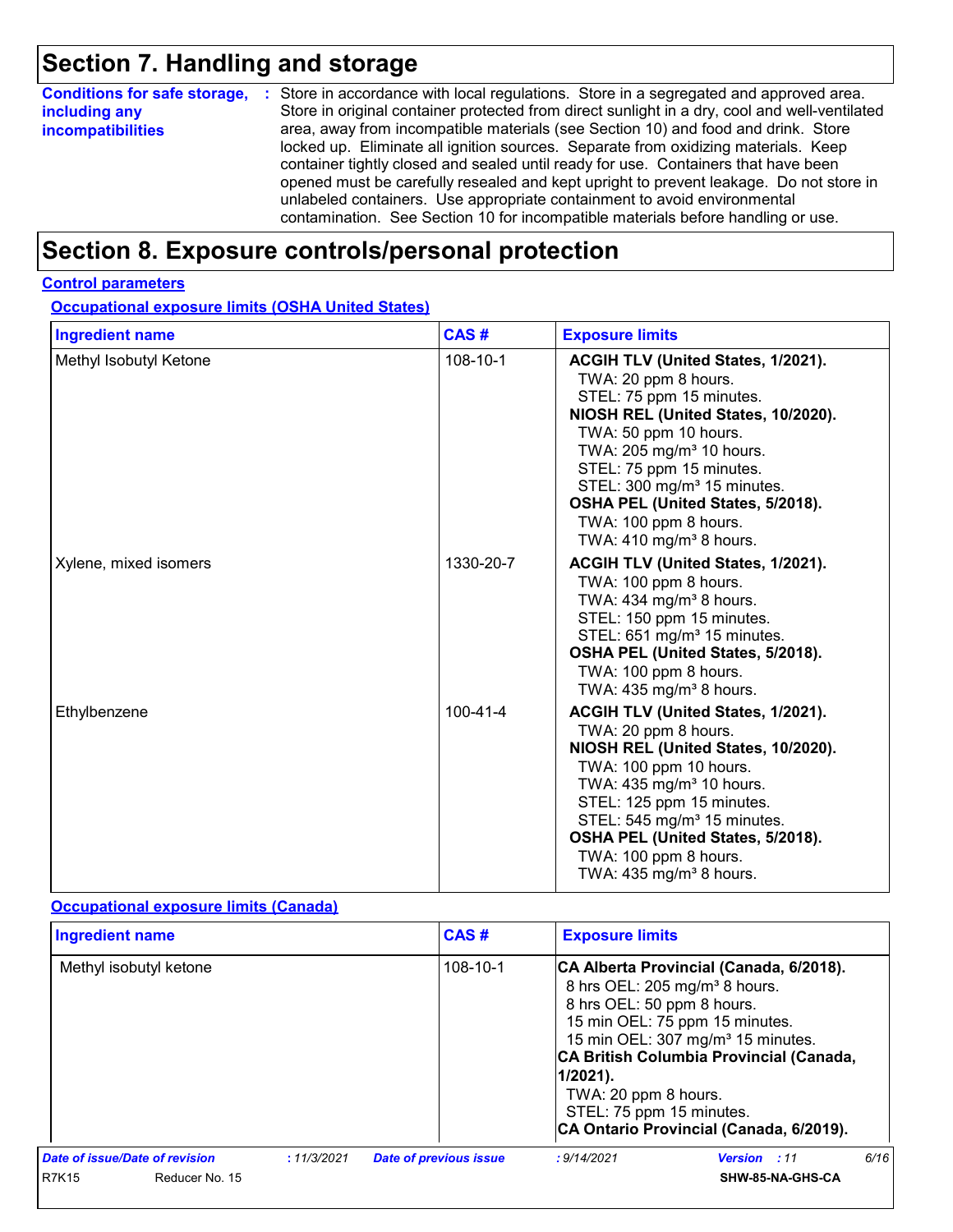## **Section 8. Exposure controls/personal protection**

|              |                | TWA: 20 ppm 8 hours.<br>STEL: 75 ppm 15 minutes.<br>CA Quebec Provincial (Canada, 7/2019).<br>TWAEV: 50 ppm 8 hours.<br>TWAEV: 205 mg/m <sup>3</sup> 8 hours.<br>STEV: 75 ppm 15 minutes.<br>STEV: 307 mg/m <sup>3</sup> 15 minutes.<br><b>CA Saskatchewan Provincial (Canada,</b><br>7/2013).<br>STEL: 75 ppm 15 minutes.<br>TWA: 50 ppm 8 hours.                                                                                                                                                                                                                                                                                                                                                                             |
|--------------|----------------|--------------------------------------------------------------------------------------------------------------------------------------------------------------------------------------------------------------------------------------------------------------------------------------------------------------------------------------------------------------------------------------------------------------------------------------------------------------------------------------------------------------------------------------------------------------------------------------------------------------------------------------------------------------------------------------------------------------------------------|
| Xylene       | 1330-20-7      | CA Alberta Provincial (Canada, 6/2018).<br>8 hrs OEL: 100 ppm 8 hours.<br>15 min OEL: 651 mg/m <sup>3</sup> 15 minutes.<br>15 min OEL: 150 ppm 15 minutes.<br>8 hrs OEL: 434 mg/m <sup>3</sup> 8 hours.<br>CA British Columbia Provincial (Canada,<br>$1/2021$ ).<br>TWA: 100 ppm 8 hours.<br>STEL: 150 ppm 15 minutes.<br>CA Quebec Provincial (Canada, 7/2019).<br>TWAEV: 100 ppm 8 hours.<br>TWAEV: 434 mg/m <sup>3</sup> 8 hours.<br>STEV: 150 ppm 15 minutes.<br>STEV: 651 mg/m <sup>3</sup> 15 minutes.<br>CA Ontario Provincial (Canada, 6/2019).<br>STEL: 150 ppm 15 minutes.<br>TWA: 100 ppm 8 hours.<br><b>CA Saskatchewan Provincial (Canada,</b><br>7/2013).<br>STEL: 150 ppm 15 minutes.<br>TWA: 100 ppm 8 hours. |
| Ethylbenzene | $100 - 41 - 4$ | CA Alberta Provincial (Canada, 6/2018).<br>8 hrs OEL: 100 ppm 8 hours.<br>8 hrs OEL: 434 mg/m <sup>3</sup> 8 hours.<br>15 min OEL: 543 mg/m <sup>3</sup> 15 minutes.<br>15 min OEL: 125 ppm 15 minutes.<br>CA British Columbia Provincial (Canada,<br>$1/2021$ ).<br>TWA: 20 ppm 8 hours.<br>CA Ontario Provincial (Canada, 6/2019).<br>TWA: 20 ppm 8 hours.<br>CA Quebec Provincial (Canada, 7/2019).<br>TWAEV: 100 ppm 8 hours.<br>TWAEV: 434 mg/m <sup>3</sup> 8 hours.<br>STEV: 125 ppm 15 minutes.<br>STEV: 543 mg/m <sup>3</sup> 15 minutes.<br>CA Saskatchewan Provincial (Canada,<br>7/2013).<br>STEL: 125 ppm 15 minutes.<br>TWA: 100 ppm 8 hours.                                                                    |

**Occupational exposure limits (Mexico)**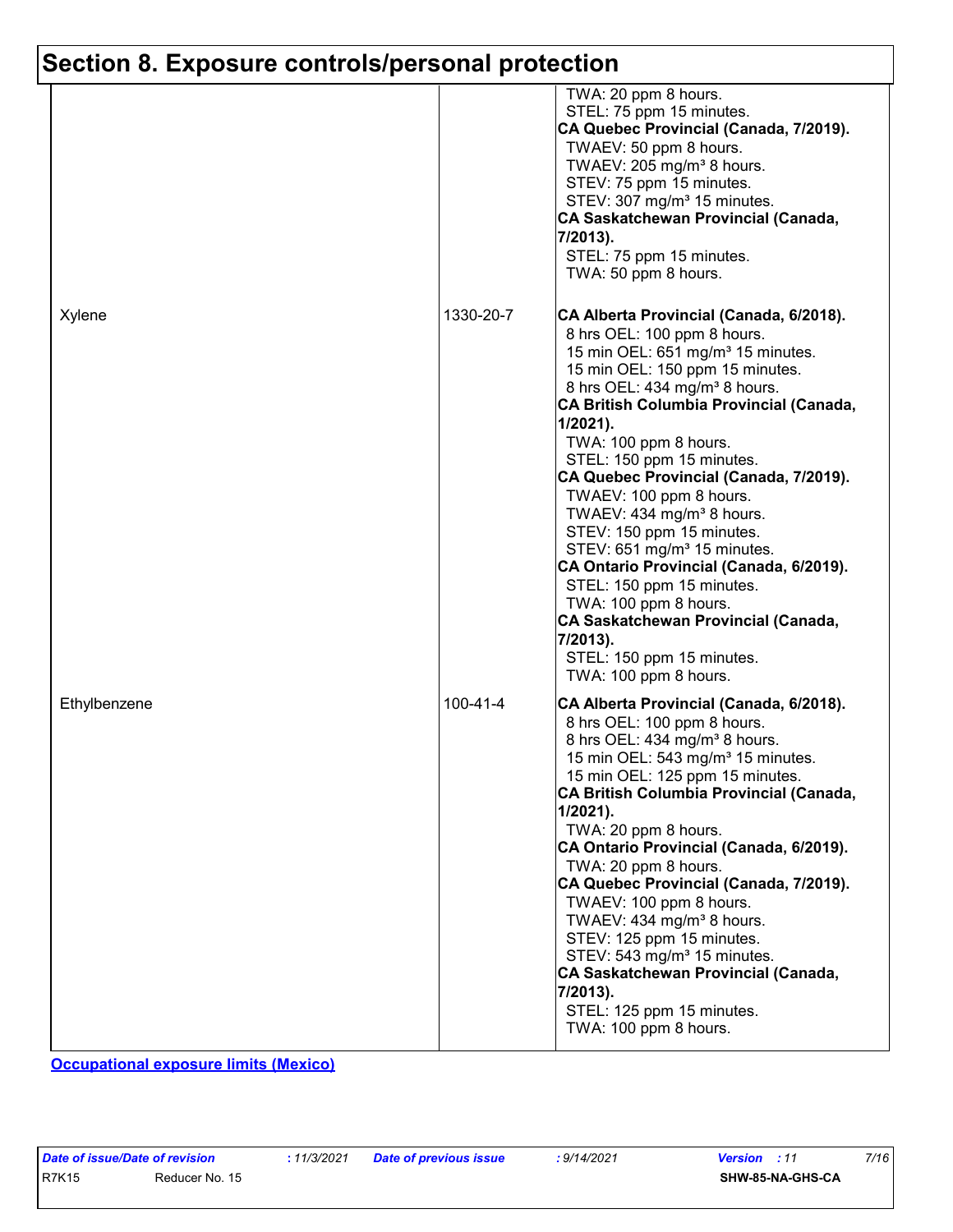## **Section 8. Exposure controls/personal protection**

| <b>Ingredient name</b> | CAS#           | <b>Exposure limits</b>                                                                    |
|------------------------|----------------|-------------------------------------------------------------------------------------------|
| Methyl Isobutyl Ketone | $108 - 10 - 1$ | NOM-010-STPS-2014 (Mexico, 4/2016).<br>TWA: 50 ppm 8 hours.<br>STEL: 75 ppm 15 minutes.   |
| Xylene, mixed isomers  | 1330-20-7      | NOM-010-STPS-2014 (Mexico, 4/2016).<br>STEL: 150 ppm 15 minutes.<br>TWA: 100 ppm 8 hours. |
| Ethylbenzene           | $100 - 41 - 4$ | NOM-010-STPS-2014 (Mexico, 4/2016).<br>TWA: 20 ppm 8 hours.                               |

| <b>Appropriate engineering</b><br>controls       | : Use only with adequate ventilation. Use process enclosures, local exhaust ventilation or<br>other engineering controls to keep worker exposure to airborne contaminants below any<br>recommended or statutory limits. The engineering controls also need to keep gas,<br>vapor or dust concentrations below any lower explosive limits. Use explosion-proof<br>ventilation equipment.                                                                                                                                                                                                                                |  |
|--------------------------------------------------|------------------------------------------------------------------------------------------------------------------------------------------------------------------------------------------------------------------------------------------------------------------------------------------------------------------------------------------------------------------------------------------------------------------------------------------------------------------------------------------------------------------------------------------------------------------------------------------------------------------------|--|
| <b>Environmental exposure</b><br><b>controls</b> | Emissions from ventilation or work process equipment should be checked to ensure<br>they comply with the requirements of environmental protection legislation. In some<br>cases, fume scrubbers, filters or engineering modifications to the process equipment<br>will be necessary to reduce emissions to acceptable levels.                                                                                                                                                                                                                                                                                          |  |
| <b>Individual protection measures</b>            |                                                                                                                                                                                                                                                                                                                                                                                                                                                                                                                                                                                                                        |  |
| <b>Hygiene measures</b>                          | : Wash hands, forearms and face thoroughly after handling chemical products, before<br>eating, smoking and using the lavatory and at the end of the working period.<br>Appropriate techniques should be used to remove potentially contaminated clothing.<br>Wash contaminated clothing before reusing. Ensure that eyewash stations and safety<br>showers are close to the workstation location.                                                                                                                                                                                                                      |  |
| <b>Eye/face protection</b>                       | Safety eyewear complying with an approved standard should be used when a risk<br>t.<br>assessment indicates this is necessary to avoid exposure to liquid splashes, mists,<br>gases or dusts. If contact is possible, the following protection should be worn, unless<br>the assessment indicates a higher degree of protection: chemical splash goggles.                                                                                                                                                                                                                                                              |  |
| <b>Skin protection</b>                           |                                                                                                                                                                                                                                                                                                                                                                                                                                                                                                                                                                                                                        |  |
| <b>Hand protection</b>                           | : Chemical-resistant, impervious gloves complying with an approved standard should be<br>worn at all times when handling chemical products if a risk assessment indicates this is<br>necessary. Considering the parameters specified by the glove manufacturer, check<br>during use that the gloves are still retaining their protective properties. It should be<br>noted that the time to breakthrough for any glove material may be different for different<br>glove manufacturers. In the case of mixtures, consisting of several substances, the<br>protection time of the gloves cannot be accurately estimated. |  |
| <b>Body protection</b>                           | : Personal protective equipment for the body should be selected based on the task being<br>performed and the risks involved and should be approved by a specialist before<br>handling this product. When there is a risk of ignition from static electricity, wear anti-<br>static protective clothing. For the greatest protection from static discharges, clothing<br>should include anti-static overalls, boots and gloves.                                                                                                                                                                                         |  |
| <b>Other skin protection</b>                     | : Appropriate footwear and any additional skin protection measures should be selected<br>based on the task being performed and the risks involved and should be approved by a<br>specialist before handling this product.                                                                                                                                                                                                                                                                                                                                                                                              |  |
| <b>Respiratory protection</b>                    | Based on the hazard and potential for exposure, select a respirator that meets the<br>t.<br>appropriate standard or certification. Respirators must be used according to a<br>respiratory protection program to ensure proper fitting, training, and other important<br>aspects of use.                                                                                                                                                                                                                                                                                                                                |  |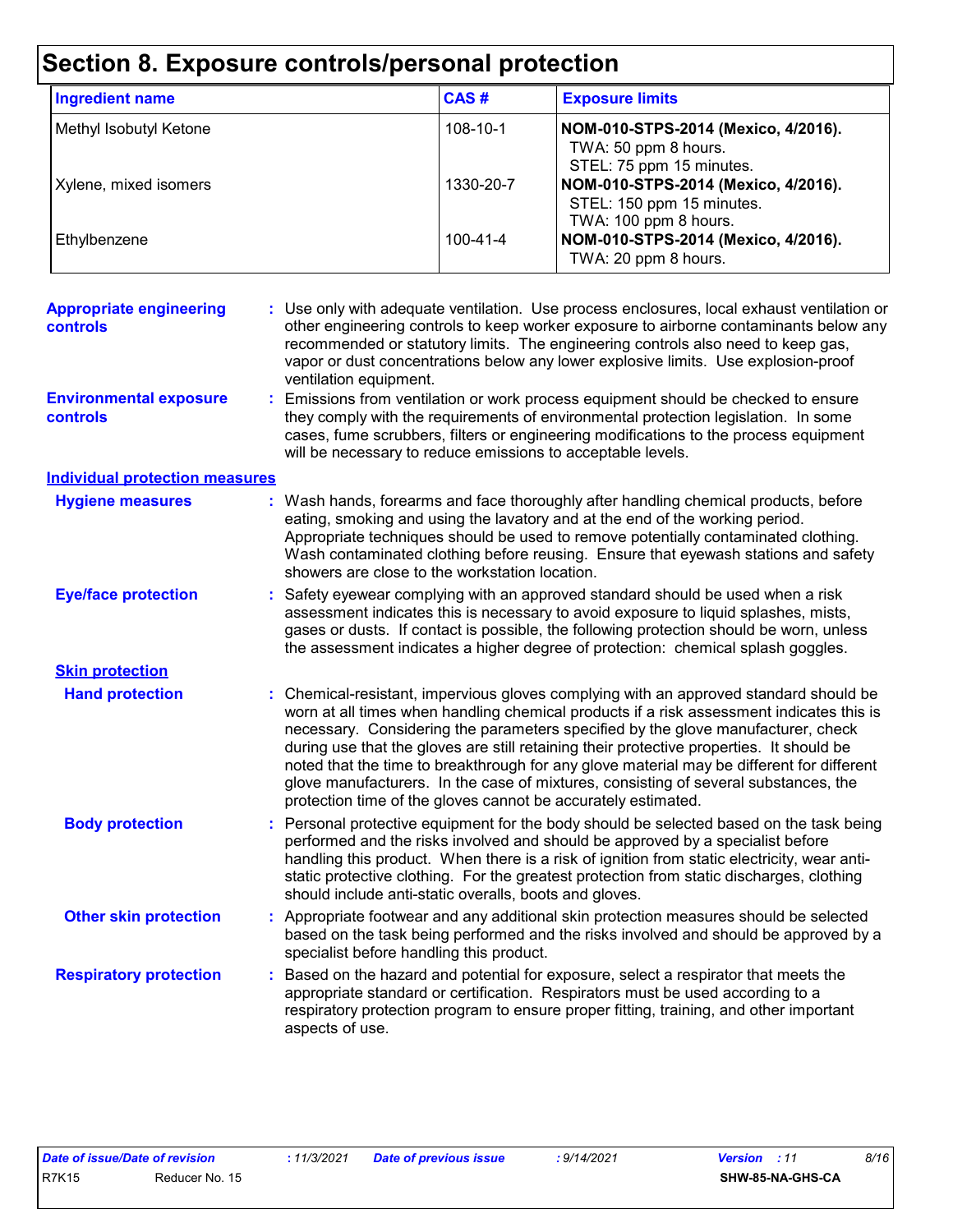## **Section 9. Physical and chemical properties**

The conditions of measurement of all properties are at standard temperature and pressure unless otherwise indicated.

| <b>Appearance</b>                                                 |                                                                              |
|-------------------------------------------------------------------|------------------------------------------------------------------------------|
| <b>Physical state</b>                                             | $:$ Liquid.                                                                  |
| <b>Color</b>                                                      | Not available.                                                               |
| Odor                                                              | Not available.                                                               |
| <b>Odor threshold</b>                                             | Not available.                                                               |
| рH                                                                | Not applicable.                                                              |
| <b>Melting point/freezing point</b>                               | : Not available.                                                             |
| <b>Boiling point, initial boiling</b><br>point, and boiling range | : $113^{\circ}$ C (235.4 $^{\circ}$ F)                                       |
| <b>Flash point</b>                                                | : Closed cup: $18^{\circ}$ C (64.4 $^{\circ}$ F) [Pensky-Martens Closed Cup] |
| <b>Evaporation rate</b>                                           | 1.62 (butyl acetate = $1$ )                                                  |
| <b>Flammability</b>                                               | Not available.                                                               |
| Lower and upper explosion<br>limit/flammability limit             | : Lower: $1\%$<br>Upper: 7.5%                                                |
| <b>Vapor pressure</b>                                             | : $2.1$ kPa (16 mm Hg)                                                       |
| <b>Relative vapor density</b>                                     | : $3.45$ [Air = 1]                                                           |
| <b>Relative density</b>                                           | : 0.83                                                                       |
| <b>Solubility</b>                                                 | Not available.                                                               |
| <b>Partition coefficient: n-</b><br>octanol/water                 | : Not applicable.                                                            |
| <b>Auto-ignition temperature</b>                                  | : Not available.                                                             |
| <b>Decomposition temperature</b>                                  | : Not available.                                                             |
| <b>Viscosity</b>                                                  | Kinematic (40°C (104°F)): <20.5 mm <sup>2</sup> /s (<20.5 cSt)               |
| <b>Molecular weight</b>                                           | Not applicable.                                                              |
| <b>Aerosol product</b>                                            |                                                                              |
| <b>Heat of combustion</b>                                         | $: 31.299$ kJ/g                                                              |

## **Section 10. Stability and reactivity**

| <b>Reactivity</b>                                   | : No specific test data related to reactivity available for this product or its ingredients.                                                                                                                                               |
|-----------------------------------------------------|--------------------------------------------------------------------------------------------------------------------------------------------------------------------------------------------------------------------------------------------|
| <b>Chemical stability</b>                           | : The product is stable.                                                                                                                                                                                                                   |
| <b>Possibility of hazardous</b><br><b>reactions</b> | : Under normal conditions of storage and use, hazardous reactions will not occur.                                                                                                                                                          |
| <b>Conditions to avoid</b>                          | : Avoid all possible sources of ignition (spark or flame). Do not pressurize, cut, weld,<br>braze, solder, drill, grind or expose containers to heat or sources of ignition. Do not<br>allow vapor to accumulate in low or confined areas. |
| <b>Incompatible materials</b>                       | : Reactive or incompatible with the following materials:<br>oxidizing materials                                                                                                                                                            |
| <b>Hazardous decomposition</b><br>products          | : Under normal conditions of storage and use, hazardous decomposition products should<br>not be produced.                                                                                                                                  |

| Date of issue/Date of revision |                | 11/3/2021 | <b>Date of previous issue</b> | : 9/14/2021 | <b>Version</b> : 11 | 9/16 |
|--------------------------------|----------------|-----------|-------------------------------|-------------|---------------------|------|
| <b>R7K15</b>                   | Reducer No. 15 |           |                               |             | SHW-85-NA-GHS-CA    |      |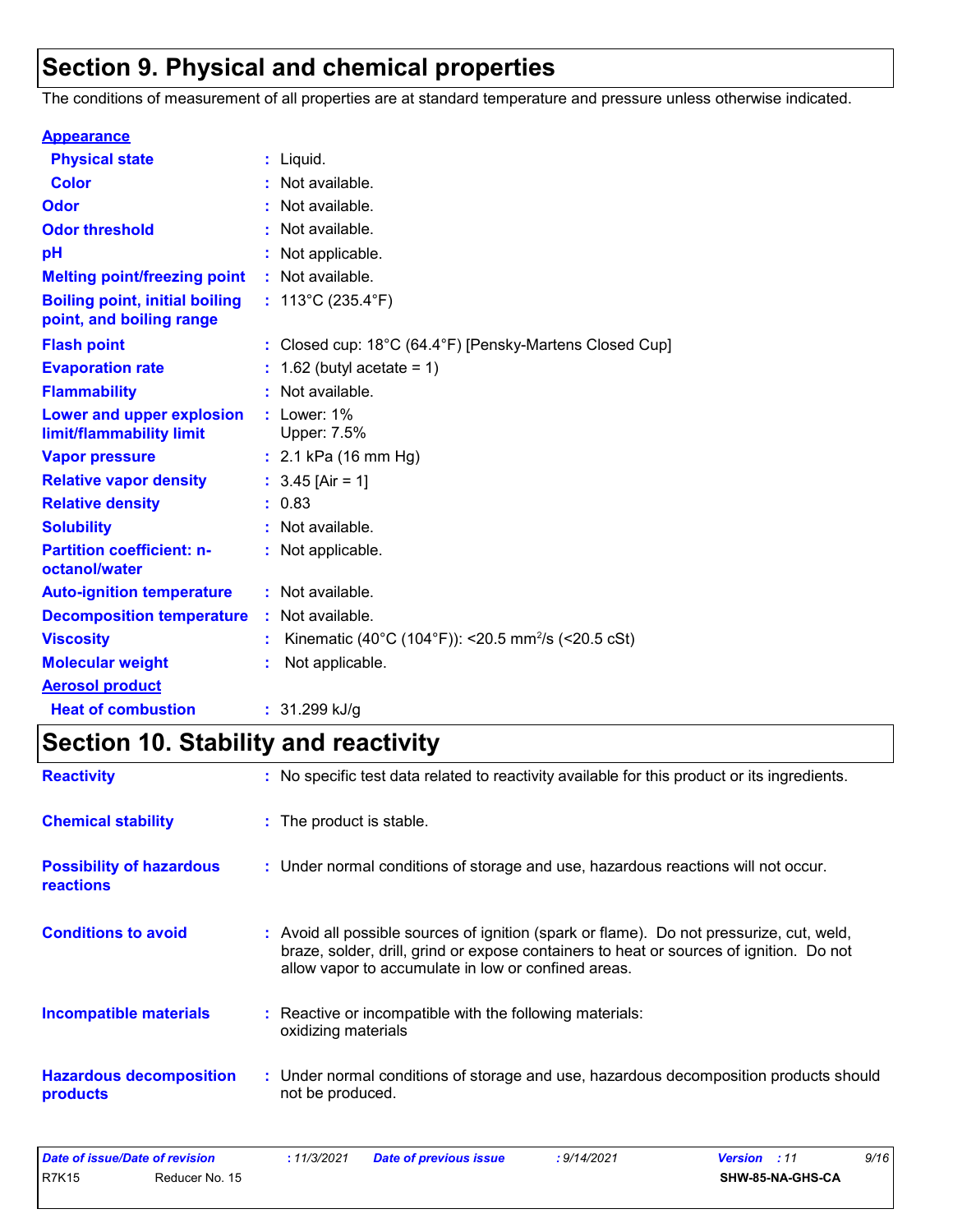## **Section 11. Toxicological information**

#### **Information on toxicological effects**

#### **Acute toxicity**

| <b>Product/ingredient name</b> | <b>Result</b>        | <b>Species</b> | <b>Dose</b>  | <b>Exposure</b> |
|--------------------------------|----------------------|----------------|--------------|-----------------|
| Methyl Isobutyl Ketone         | LD50 Oral            | Rat            | $2080$ mg/kg |                 |
| Xylene, mixed isomers          | LC50 Inhalation Gas. | Rat            | $ 6700$ ppm  | 14 hours        |
|                                | LD50 Oral            | Rat            | $4300$ mg/kg |                 |
| Ethylbenzene                   | LD50 Dermal          | Rabbit         | >5000 mg/kg  |                 |
|                                | LD50 Oral            | Rat            | $3500$ mg/kg |                 |

#### **Irritation/Corrosion**

| <b>Product/ingredient name</b> | <b>Result</b>            | <b>Species</b> | <b>Score</b> | <b>Exposure</b>  | <b>Observation</b> |
|--------------------------------|--------------------------|----------------|--------------|------------------|--------------------|
| Methyl Isobutyl Ketone         | Eyes - Moderate irritant | Rabbit         |              | 24 hours 100     | $\blacksquare$     |
|                                |                          |                |              | uL               |                    |
|                                | Eyes - Severe irritant   | Rabbit         |              | $40 \text{ mg}$  |                    |
|                                | Skin - Mild irritant     | Rabbit         |              | 24 hours 500     |                    |
|                                |                          |                |              | mg               |                    |
| Xylene, mixed isomers          | Eyes - Mild irritant     | Rabbit         |              | 87 mg            |                    |
|                                | Eyes - Severe irritant   | Rabbit         |              | 24 hours 5       |                    |
|                                |                          |                |              | mg               |                    |
|                                | Skin - Mild irritant     | Rat            |              | 8 hours 60 uL    |                    |
|                                | Skin - Moderate irritant | Rabbit         |              | 24 hours 500     | ÷                  |
|                                |                          |                |              | mg               |                    |
|                                | Skin - Moderate irritant | Rabbit         |              | 100 $%$          |                    |
| Ethylbenzene                   | Eyes - Severe irritant   | Rabbit         |              | $500 \text{ mg}$ |                    |
|                                | Skin - Mild irritant     | Rabbit         |              | 24 hours 15      | $\blacksquare$     |
|                                |                          |                |              | mg               |                    |

#### **Sensitization**

Not available.

#### **Mutagenicity**

Not available.

#### **Carcinogenicity**

Not available.

#### **Classification**

| <b>Product/ingredient name</b> | <b>OSHA</b> | <b>IARC</b> | <b>NTP</b> |
|--------------------------------|-------------|-------------|------------|
| Methyl Isobutyl Ketone         |             | 2Β          |            |
| Xylene, mixed isomers          |             |             |            |
| Ethylbenzene                   |             | 2B          |            |

#### **Reproductive toxicity**

Not available.

#### **Teratogenicity**

Not available.

**Specific target organ toxicity (single exposure)**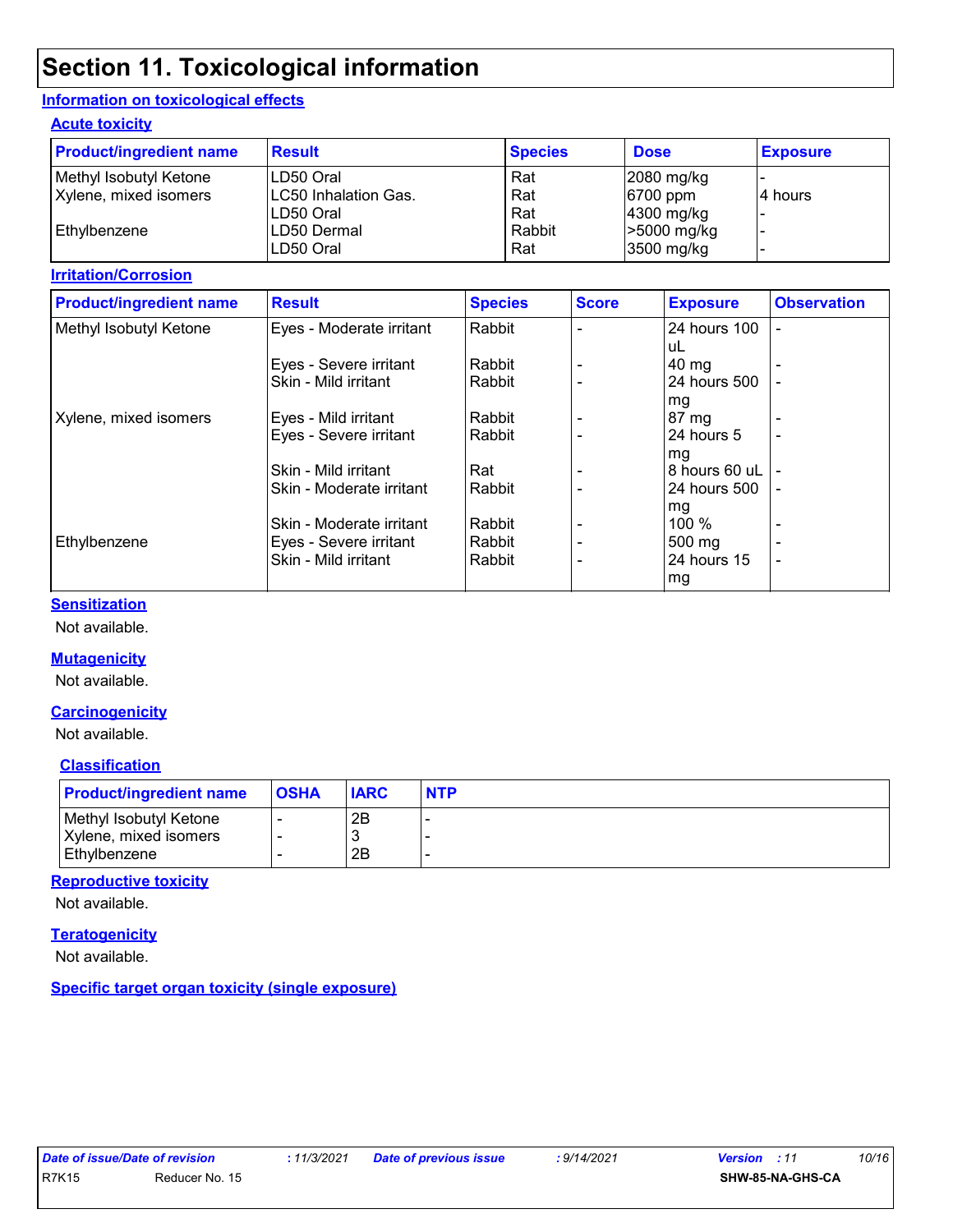## **Section 11. Toxicological information**

| <b>Name</b>            | <b>Category</b> | <b>Route of</b><br>exposure | <b>Target organs</b>              |
|------------------------|-----------------|-----------------------------|-----------------------------------|
| Methyl Isobutyl Ketone | Category 3      |                             | Respiratory tract<br>l irritation |
|                        | Category 3      |                             | Narcotic effects                  |
| Xylene, mixed isomers  | Category 3      |                             | Respiratory tract<br>irritation   |
| Ethylbenzene           | Category 3      |                             | Respiratory tract<br>l irritation |
|                        | Category 3      |                             | Narcotic effects                  |

#### **Specific target organ toxicity (repeated exposure)**

| <b>Name</b>            | <b>Category</b> | <b>Route of</b><br>exposure | <b>Target organs</b> |
|------------------------|-----------------|-----------------------------|----------------------|
| Methyl Isobutyl Ketone | Category 2      |                             |                      |
| Xylene, mixed isomers  | Category 2      |                             |                      |
| Ethylbenzene           | Category 2      |                             |                      |

#### **Aspiration hazard**

| <b>Name</b>           | <b>Result</b>                         |
|-----------------------|---------------------------------------|
| Xylene, mixed isomers | <b>ASPIRATION HAZARD - Category 1</b> |
| Ethylbenzene          | <b>ASPIRATION HAZARD - Category 1</b> |

| <b>Information on the likely</b><br>routes of exposure | : Not available.                                                                                                                                                                          |  |
|--------------------------------------------------------|-------------------------------------------------------------------------------------------------------------------------------------------------------------------------------------------|--|
| <b>Potential acute health effects</b>                  |                                                                                                                                                                                           |  |
| <b>Eye contact</b>                                     | : Causes serious eye irritation.                                                                                                                                                          |  |
| <b>Inhalation</b>                                      | : Harmful if inhaled. Can cause central nervous system (CNS) depression. May cause<br>drowsiness or dizziness. May cause respiratory irritation.                                          |  |
| <b>Skin contact</b>                                    | : Harmful in contact with skin. Causes skin irritation.                                                                                                                                   |  |
| <b>Ingestion</b>                                       | : Can cause central nervous system (CNS) depression. May be fatal if swallowed and<br>enters airways.                                                                                     |  |
|                                                        | <b>Symptoms related to the physical, chemical and toxicological characteristics</b>                                                                                                       |  |
| <b>Eye contact</b>                                     | : Adverse symptoms may include the following:<br>pain or irritation<br>watering<br>redness                                                                                                |  |
| <b>Inhalation</b>                                      | : Adverse symptoms may include the following:<br>respiratory tract irritation<br>coughing<br>nausea or vomiting<br>headache<br>drowsiness/fatigue<br>dizziness/vertigo<br>unconsciousness |  |
| <b>Skin contact</b>                                    | : Adverse symptoms may include the following:<br>irritation<br>redness                                                                                                                    |  |
| <b>Ingestion</b>                                       | : Adverse symptoms may include the following:<br>nausea or vomiting                                                                                                                       |  |

#### **Delayed and immediate effects and also chronic effects from short and long term exposure**

| Date of issue/Date of revision |                | : <i>11/3/2021</i> | <b>Date of previous issue</b> | : 9/14/2021 | <b>Version</b> : 11 | 11/16 |
|--------------------------------|----------------|--------------------|-------------------------------|-------------|---------------------|-------|
| <b>R7K15</b>                   | Reducer No. 15 |                    |                               |             | SHW-85-NA-GHS-CA    |       |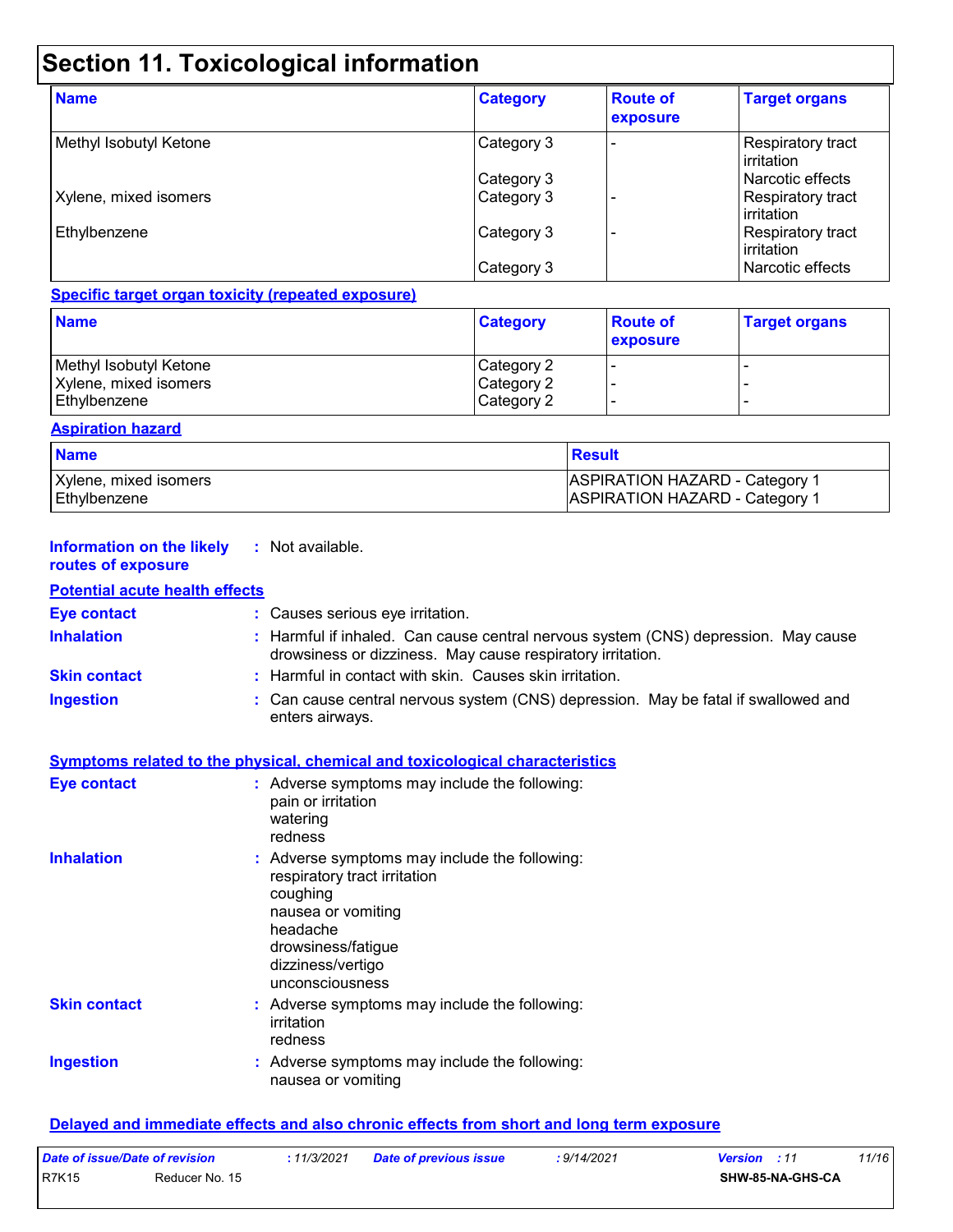## **Section 11. Toxicological information**

| <b>Short term exposure</b>                        |                                                                                             |
|---------------------------------------------------|---------------------------------------------------------------------------------------------|
| <b>Potential immediate</b><br>effects             | : Not available.                                                                            |
| <b>Potential delayed effects</b>                  | $:$ Not available.                                                                          |
| Long term exposure                                |                                                                                             |
| <b>Potential immediate</b><br>effects             | : Not available.                                                                            |
| <b>Potential delayed effects : Not available.</b> |                                                                                             |
| <b>Potential chronic health effects</b>           |                                                                                             |
| Not available.                                    |                                                                                             |
| <b>General</b>                                    | : May cause damage to organs through prolonged or repeated exposure.                        |
| <b>Carcinogenicity</b>                            | : Suspected of causing cancer. Risk of cancer depends on duration and level of<br>exposure. |
| <b>Mutagenicity</b>                               | : No known significant effects or critical hazards.                                         |
| <b>Teratogenicity</b>                             | : No known significant effects or critical hazards.                                         |
| <b>Developmental effects</b>                      | : No known significant effects or critical hazards.                                         |
| <b>Fertility effects</b>                          | : No known significant effects or critical hazards.                                         |

#### **Numerical measures of toxicity**

#### **Acute toxicity estimates**

| <b>Route</b>        | <b>ATE value</b> |
|---------------------|------------------|
| Oral                | 2810 mg/kg       |
| Dermal              | 1296.25 mg/kg    |
| Inhalation (gases)  | 15207.1 ppm      |
| Inhalation (vapors) | 19.69 mg/l       |

## **Section 12. Ecological information**

| Toxicitv |
|----------|
|----------|

| <b>Product/ingredient name</b> | <b>Result</b>                      | <b>Species</b>                         | <b>Exposure</b> |
|--------------------------------|------------------------------------|----------------------------------------|-----------------|
| Methyl Isobutyl Ketone         | Acute LC50 505000 µg/l Fresh water | Fish - Pimephales promelas             | 96 hours        |
|                                | Chronic NOEC 78 mg/l Fresh water   | Daphnia - Daphnia magna                | 21 days         |
|                                | Chronic NOEC 168 mg/l Fresh water  | Fish - Pimephales promelas -<br>Embryo | 33 days         |
| Xylene, mixed isomers          | Acute LC50 8500 µg/l Marine water  | Crustaceans - Palaemonetes<br>pugio    | 48 hours        |
|                                | Acute LC50 13400 µg/l Fresh water  | Fish - Pimephales promelas             | 96 hours        |
| Ethylbenzene                   | Acute EC50 4900 µg/l Marine water  | Algae - Skeletonema costatum           | 72 hours        |
|                                | Acute EC50 7700 µg/l Marine water  | Algae - Skeletonema costatum           | 96 hours        |
|                                | Acute EC50 6.53 mg/l Marine water  | Crustaceans - Artemia sp. -<br>Nauplii | 48 hours        |
|                                | Acute EC50 2.93 mg/l Fresh water   | Daphnia - Daphnia magna -<br>Neonate   | 48 hours        |
|                                | Acute LC50 4200 µg/l Fresh water   | <b>Fish - Oncorhynchus mykiss</b>      | 96 hours        |

#### **Persistence and degradability**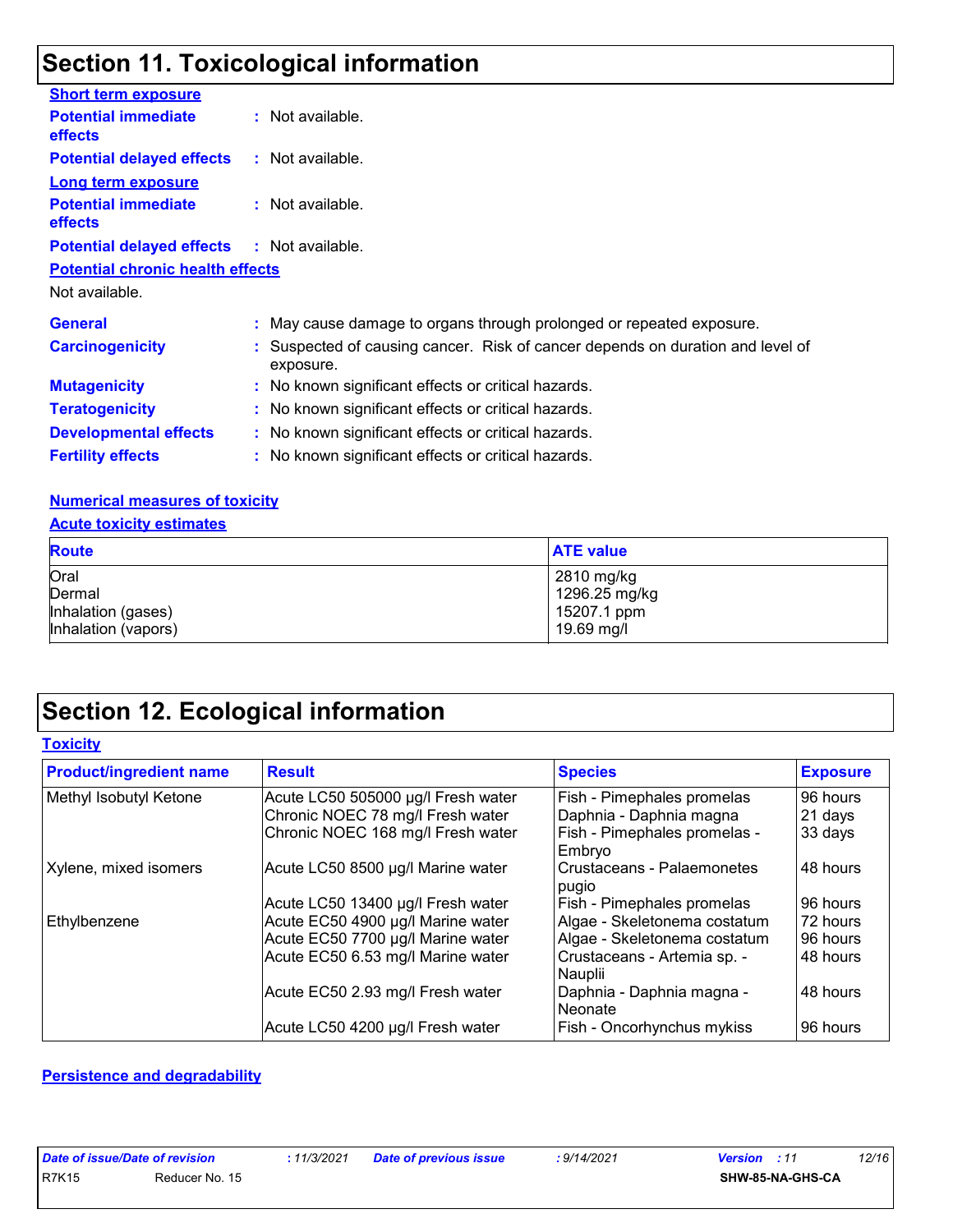## **Section 12. Ecological information**

| <b>Product/ingredient name</b> | <b>Aquatic half-life</b> | <b>Photolysis</b> | Biodegradability |
|--------------------------------|--------------------------|-------------------|------------------|
| Methyl Isobutyl Ketone         |                          |                   | Readily          |
| Xylene, mixed isomers          | $\overline{\phantom{0}}$ |                   | Readily          |
| Ethylbenzene                   |                          |                   | Readily          |

#### **Bioaccumulative potential**

| <b>Product/ingredient name</b> | <b>LogP</b> <sub>ow</sub> | <b>BCF</b>  | <b>Potential</b> |
|--------------------------------|---------------------------|-------------|------------------|
| Xylene, mixed isomers          |                           | 8.1 to 25.9 | low              |

#### **Mobility in soil**

| <b>Soil/water partition</b> | : Not available. |
|-----------------------------|------------------|
| <b>coefficient (Koc)</b>    |                  |

**Other adverse effects :** No known significant effects or critical hazards.

### **Section 13. Disposal considerations**

## **Disposal methods :**

The generation of waste should be avoided or minimized wherever possible. Disposal of this product, solutions and any by-products should at all times comply with the requirements of environmental protection and waste disposal legislation and any regional local authority requirements. Dispose of surplus and non-recyclable products via a licensed waste disposal contractor. Waste should not be disposed of untreated to the sewer unless fully compliant with the requirements of all authorities with jurisdiction. Waste packaging should be recycled. Incineration or landfill should only be considered when recycling is not feasible. This material and its container must be disposed of in a safe way. Care should be taken when handling emptied containers that have not been cleaned or rinsed out. Empty containers or liners may retain some product residues. Vapor from product residues may create a highly flammable or explosive atmosphere inside the container. Do not cut, weld or grind used containers unless they have been cleaned thoroughly internally. Avoid dispersal of spilled material and runoff and contact with soil, waterways, drains and sewers.

# **Section 14. Transport information**

|                                                       | <b>DOT</b><br><b>Classification</b>     | <b>TDG</b><br><b>Classification</b>     | <b>Mexico</b><br><b>Classification</b>  | <b>IATA</b>                             | <b>IMDG</b>                       |
|-------------------------------------------------------|-----------------------------------------|-----------------------------------------|-----------------------------------------|-----------------------------------------|-----------------------------------|
| <b>UN number</b>                                      | <b>UN1263</b>                           | <b>UN1263</b>                           | <b>UN1263</b>                           | <b>UN1263</b>                           | <b>UN1263</b>                     |
| <b>UN proper</b><br>shipping name                     | <b>PAINT RELATED</b><br><b>MATERIAL</b> | <b>PAINT RELATED</b><br><b>MATERIAL</b> | <b>PAINT RELATED</b><br><b>MATERIAL</b> | <b>PAINT RELATED</b><br><b>MATERIAL</b> | PAINT RELATED<br><b>MATERIAL</b>  |
| <b>Transport</b><br>hazard class(es)                  | 3                                       | 3                                       | 3                                       | 3                                       | 3                                 |
| <b>Packing group</b>                                  | $\mathbf{II}$                           | $\mathbf{II}$                           | H                                       | $\mathbf{  }$                           | Ш                                 |
| <b>Environmental</b><br><b>hazards</b>                | No.                                     | No.                                     | No.                                     | No.                                     | No.                               |
| <b>Date of issue/Date of revision</b><br><b>R7K15</b> | : 11/3/2021<br>Reducer No. 15           | <b>Date of previous issue</b>           | : 9/14/2021                             | <b>Version</b>                          | 13/16<br>: 11<br>SHW-85-NA-GHS-CA |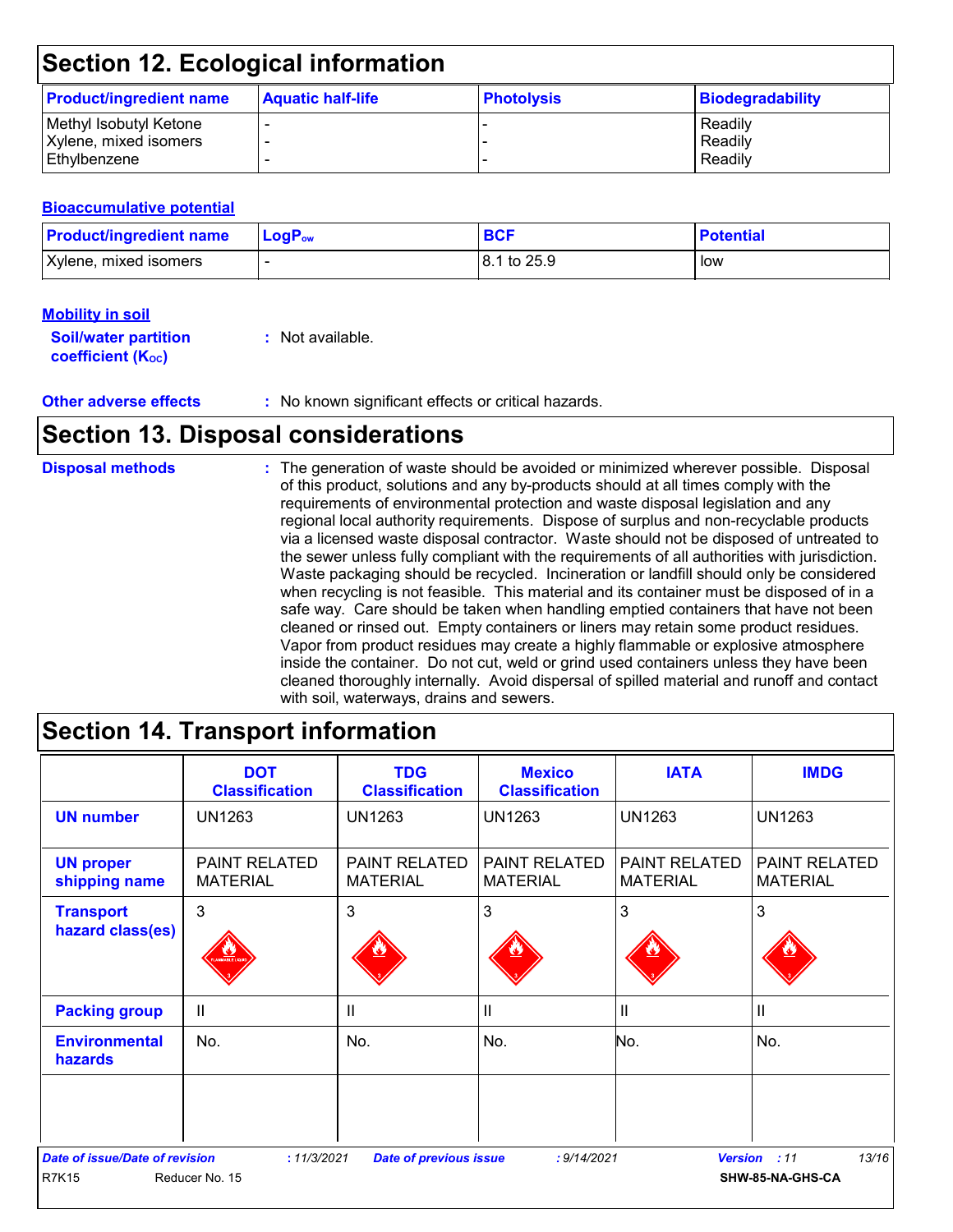| <b>Section 14. Transport information</b>                                                          |                       |                                                                                                                                                                                                                                                                                                                                                                                                                                                                                                                                                                                                                                                                                                         |                       |  |                                            |
|---------------------------------------------------------------------------------------------------|-----------------------|---------------------------------------------------------------------------------------------------------------------------------------------------------------------------------------------------------------------------------------------------------------------------------------------------------------------------------------------------------------------------------------------------------------------------------------------------------------------------------------------------------------------------------------------------------------------------------------------------------------------------------------------------------------------------------------------------------|-----------------------|--|--------------------------------------------|
| <b>Additional</b><br><b>information</b>                                                           | <b>ERG No.</b><br>128 | Product classified<br>as per the<br>following sections<br>of the<br>Transportation of<br>Dangerous Goods<br>Regulations:<br>2.18-2.19 (Class<br>3).<br><b>ERG No.</b><br>128                                                                                                                                                                                                                                                                                                                                                                                                                                                                                                                            | <b>ERG No.</b><br>128 |  | <b>Emergency</b><br>schedules F-E, S-<br>E |
| <b>Special precautions for user :</b><br><b>Transport in bulk according</b><br>to IMO instruments |                       | Multi-modal shipping descriptions are provided for informational purposes and do not<br>consider container sizes. The presence of a shipping description for a particular<br>mode of transport (sea, air, etc.), does not indicate that the product is packaged<br>suitably for that mode of transport. All packaging must be reviewed for suitability<br>prior to shipment, and compliance with the applicable regulations is the sole<br>responsibility of the person offering the product for transport. People loading and<br>unloading dangerous goods must be trained on all of the risks deriving from the<br>substances and on all actions in case of emergency situations.<br>: Not available. |                       |  |                                            |
|                                                                                                   |                       | <b>Proper shipping name</b>                                                                                                                                                                                                                                                                                                                                                                                                                                                                                                                                                                                                                                                                             | : Not available.      |  |                                            |

## **Section 15. Regulatory information**

| <b>International regulations</b> |                                                                                                                                                                                                                                                                                                                                                                                                                                                                                                                               |
|----------------------------------|-------------------------------------------------------------------------------------------------------------------------------------------------------------------------------------------------------------------------------------------------------------------------------------------------------------------------------------------------------------------------------------------------------------------------------------------------------------------------------------------------------------------------------|
| <b>International lists</b>       | : Australia inventory (AIIC): Not determined.<br>China inventory (IECSC): Not determined.<br>Japan inventory (CSCL): Not determined.<br>Japan inventory (ISHL): Not determined.<br>Korea inventory (KECI): Not determined.<br>New Zealand Inventory of Chemicals (NZIoC): Not determined.<br>Philippines inventory (PICCS): Not determined.<br>Taiwan Chemical Substances Inventory (TCSI): Not determined.<br>Thailand inventory: Not determined.<br>Turkey inventory: Not determined.<br>Vietnam inventory: Not determined. |

## **Section 16. Other information**

**Hazardous Material Information System (U.S.A.)**



**The customer is responsible for determining the PPE code for this material. For more information on HMIS® Personal Protective Equipment (PPE) codes, consult the HMIS® Implementation Manual.**

| Date of issue/Date of revision |                | : 11/3/2021 | <b>Date of previous issue</b> | : 9/14/2021 | <b>Version</b> : 11 | 14/16 |
|--------------------------------|----------------|-------------|-------------------------------|-------------|---------------------|-------|
| <b>R7K15</b>                   | Reducer No. 15 |             |                               |             | SHW-85-NA-GHS-CA    |       |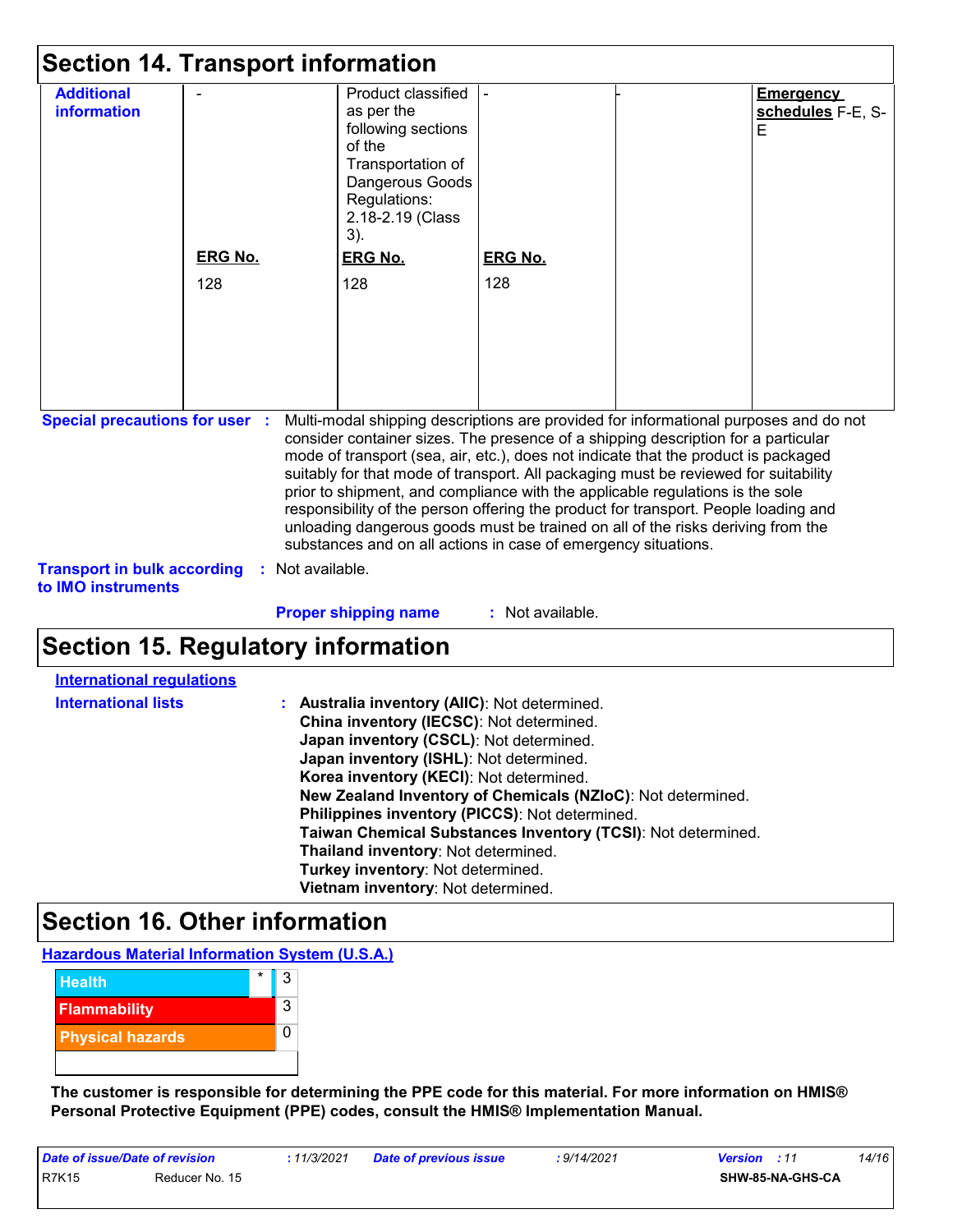### **Section 16. Other information**

**Caution: HMIS® ratings are based on a 0-4 rating scale, with 0 representing minimal hazards or risks, and 4 representing significant hazards or risks. Although HMIS® ratings and the associated label are not required on SDSs or products leaving a facility under 29 CFR 1910.1200, the preparer may choose to provide them. HMIS® ratings are to be used with a fully implemented HMIS® program. HMIS® is a registered trademark and service mark of the American Coatings Association, Inc.**

**Procedure used to derive the classification**

| <b>Classification</b>                                                 | <b>Justification</b>   |
|-----------------------------------------------------------------------|------------------------|
| FLAMMABLE LIQUIDS - Category 2                                        | IOn basis of test data |
| ACUTE TOXICITY (dermal) - Category 4                                  | lCalculation method    |
| ACUTE TOXICITY (inhalation) - Category 4                              | lCalculation method    |
| SKIN CORROSION/IRRITATION - Category 2                                | lCalculation method    |
| SERIOUS EYE DAMAGE/ EYE IRRITATION - Category 2A                      | lCalculation method    |
| <b>CARCINOGENICITY - Category 2</b>                                   | lCalculation method    |
| SPECIFIC TARGET ORGAN TOXICITY (SINGLE EXPOSURE) (Respiratory tract   | l Calculation method   |
| irritation) - Category 3                                              |                        |
| SPECIFIC TARGET ORGAN TOXICITY (SINGLE EXPOSURE) (Narcotic effects) - | lCalculation method    |
| Category 3                                                            |                        |
| SPECIFIC TARGET ORGAN TOXICITY (REPEATED EXPOSURE) - Category 2       | lCalculation method    |
| <b>ASPIRATION HAZARD - Category 1</b>                                 | Calculation method     |

| <u> Filstory</u>                  |                                                                                                                                                                                                                                                                                                                                                                                                                                                                                                                                                                                                                       |
|-----------------------------------|-----------------------------------------------------------------------------------------------------------------------------------------------------------------------------------------------------------------------------------------------------------------------------------------------------------------------------------------------------------------------------------------------------------------------------------------------------------------------------------------------------------------------------------------------------------------------------------------------------------------------|
| <b>Date of printing</b>           | : 11/3/2021                                                                                                                                                                                                                                                                                                                                                                                                                                                                                                                                                                                                           |
| Date of issue/Date of<br>revision | : 11/3/2021                                                                                                                                                                                                                                                                                                                                                                                                                                                                                                                                                                                                           |
| Date of previous issue            | : 9/14/2021                                                                                                                                                                                                                                                                                                                                                                                                                                                                                                                                                                                                           |
| <b>Version</b>                    | : 11                                                                                                                                                                                                                                                                                                                                                                                                                                                                                                                                                                                                                  |
| <b>Key to abbreviations</b>       | $\therefore$ ATE = Acute Toxicity Estimate<br>BCF = Bioconcentration Factor<br>GHS = Globally Harmonized System of Classification and Labelling of Chemicals<br>IATA = International Air Transport Association<br>IBC = Intermediate Bulk Container<br><b>IMDG</b> = International Maritime Dangerous Goods<br>LogPow = logarithm of the octanol/water partition coefficient<br>MARPOL = International Convention for the Prevention of Pollution From Ships, 1973<br>as modified by the Protocol of 1978. ("Marpol" = marine pollution)<br>$N/A = Not available$<br>SGG = Segregation Group<br>$UN = United Nations$ |

**Indicates information that has changed from previously issued version.**

#### **Notice to reader**

**History**

**It is recommended that each customer or recipient of this Safety Data Sheet (SDS) study it carefully and consult resources, as necessary or appropriate, to become aware of and understand the data contained in this SDS and any hazards associated with the product. This information is provided in good faith and believed to be accurate as of the effective date herein. However, no warranty, express or implied, is given. The information presented here applies only to the product as shipped. The addition of any material can change the composition, hazards and risks of the product. Products shall not be repackaged, modified, or tinted except as specifically instructed by the manufacturer, including but not limited to the incorporation of products not specified by the manufacturer, or the use or addition of products in proportions not specified by the manufacturer. Regulatory requirements are subject to change and may differ between various locations and jurisdictions. The customer/buyer/user is responsible to ensure that his activities comply with all country, federal, state, provincial or local laws. The conditions for use of the product are not under the control of the manufacturer; the customer/buyer/user is responsible to determine the conditions necessary for the safe use of this product. The customer/buyer/user should not use the product for any purpose other than the purpose shown in the applicable section of this SDS without first referring to the supplier and obtaining written handling instructions. Due to the proliferation of sources for information such as manufacturer-specific SDS, the manufacturer cannot be responsible for SDSs**